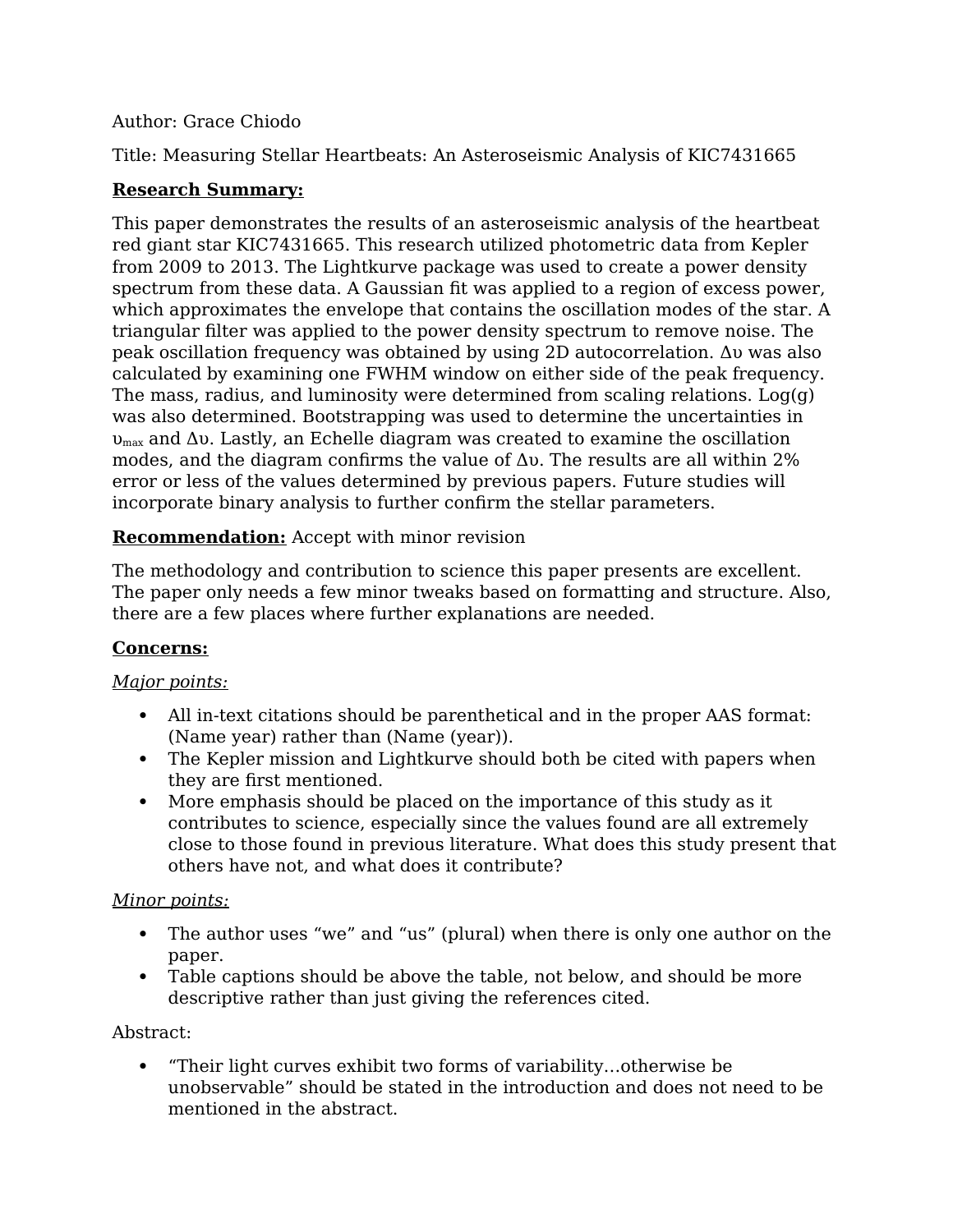The author states "detailed asteroseismic analysis" but more details should be given on this analysis in the abstract.

Introduction:

 $\bullet$   $\nu_{\text{max}}$  and  $\Delta \nu$  should be defined and explained in the introduction.

Observations:

 The time over which data were taken should be more specific. The exact dates should be given, rather than the year ("2009 to 2013").

Stellar Parameters:

- What is winsorization? This should be explained.
- The Lomb-Scargle method needs a citation.
- "The triangular method applies a boxcar filter to another boxcar." This needs more explanation.
- The definitions of the scaling relations and the definition of  $g_*$  should have equation numbers.
- The scaling relations show up at the top of the next page, not after the paragraph where they are referenced.
- The result of  $log(q)$  should be given after the method of finding  $log(q)$  is explained (at the end of the same paragraph).

Uncertainty Determination:

 This section can be combined with the Stellar Parameters section, and the uncertainty methods can be explained after the determination of  $v_{\text{max}}$  and  $\Delta v$ is explained.

Echelle Diagram:

• The process of how the Echelle diagram is made (e.g., did the author specify 5.47 uHz to make the diagram or did Lightkurve determine this?) and what it means should be explained a bit more.

Discussion:

- The percent differences should also be placed in new columns in Table 2 to facilitate comparisons.
- "A unique feature of heartbeat red giants is that they exhibit two forms of variability…" This sentence should be in the introduction, not the discussion.

# **Evaluation of Criteria:**

# *Is the length appropriate?*

Yes, the length is appropriate.

# *Are the title and abstract sufficiently informative?*

The title is sufficiently informative. The abstract could use more specifics on the analysis performed.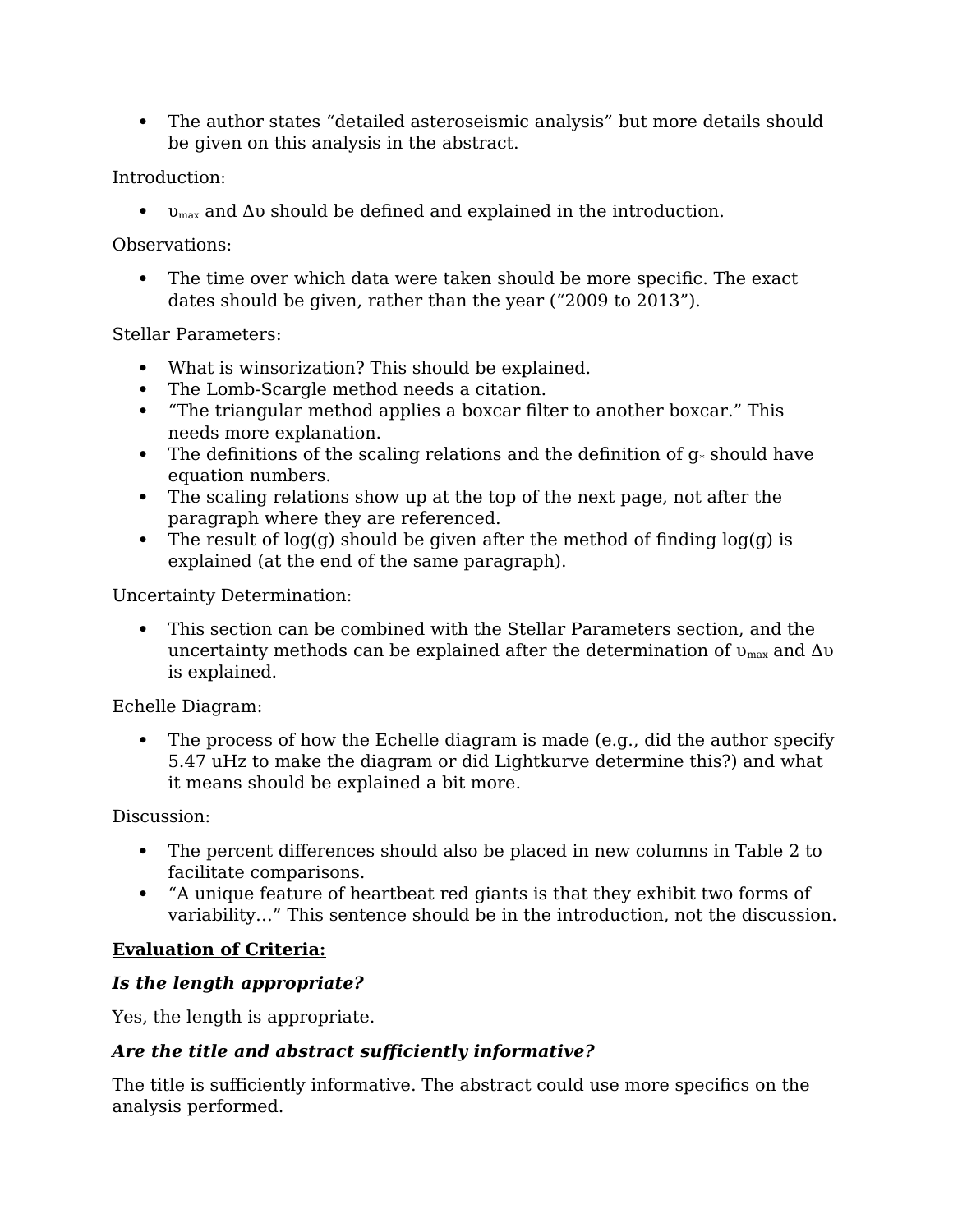# *Is the contribution to science significant?*

The contribution to science is significant. The use of recent Kepler data provides important updates to the stellar parameters of the target star. However, more emphasis should be placed on this importance on the paper.

# *Is level of English adequate?*

The level of English is adequate.

# *Is the literature properly cited?*

The author should cite the missions and packages referenced in the paper (Kepler and Lightkurve).

# *Are the results clearly and accurately presented?*

The results are clearly and accurately presented.

# *Is the topic appropriate for the journal?*

The topic is appropriate for the journal.

# **Data Management Plan:**

The data and packages used are all available online, and the results are available in the paper and in a table. Therefore, the results are reproducible.

**Additional Comment:** The author did an excellent job with this paper!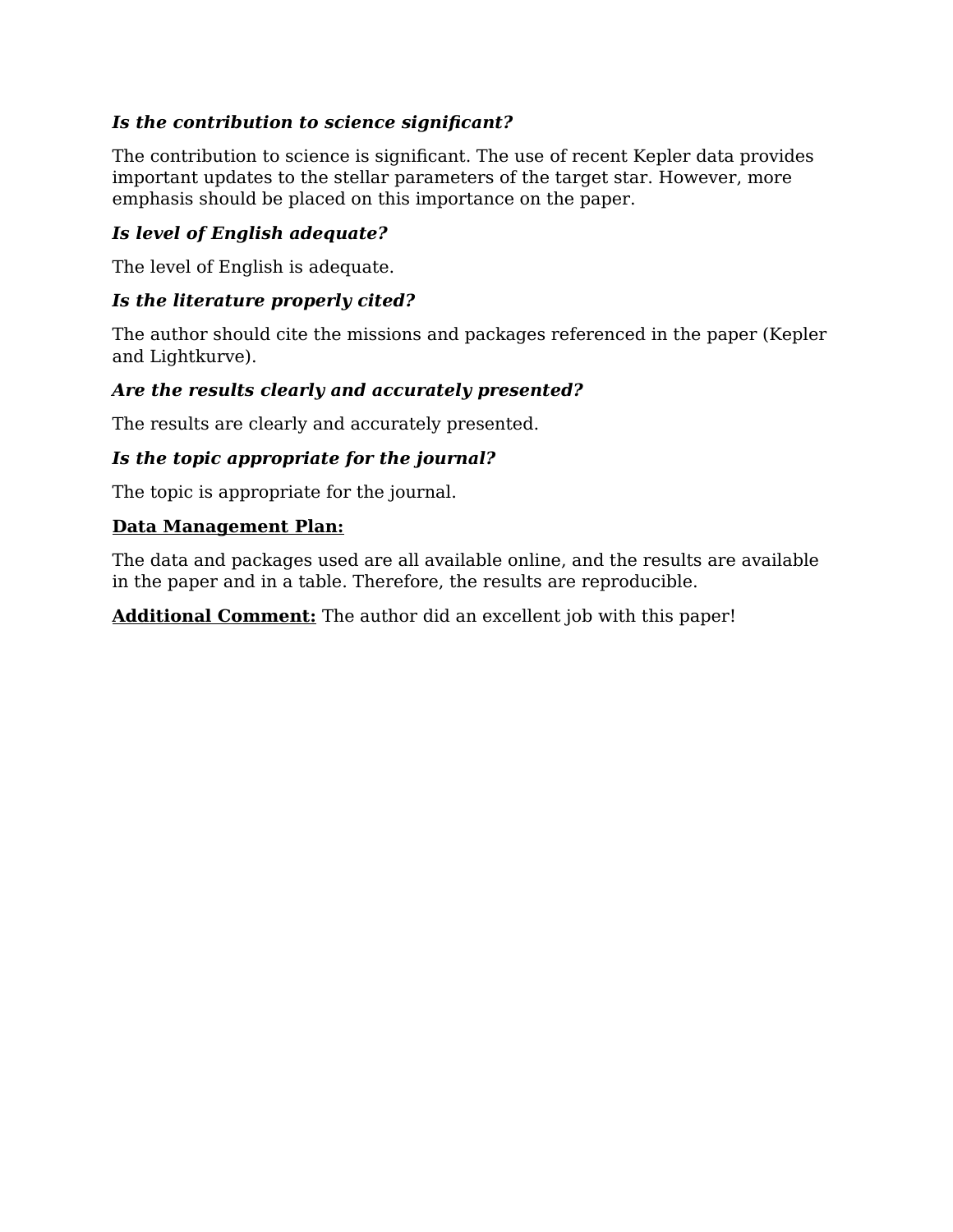### **Peer review report**

**Title:** Measuring Stellar Heartbeats: an Asteroseismic Analysis of KIC 7431665

### **Author:** Grace E. Chiodo

### **Summary**

The study focuses on determining the fundamental parameters (mass, luminosity, and  $log(g)$ ) of the heartbeat binary KIC 7431165 by employing asteroseismic analysis with Kepler data. The author uses *LIGHTKURVE* package as a main code for the study. After reducing flux variations that are unrelated to the solar-like oscillations, the Kepler data was put into the Lomb-Scargle method to return a periodogram. The author utilizes the autocorrelation function to determine the frequency with the highest correlation power -  $v_{max} = 54.5 \pm 0.4 \,\mu \text{ Hz}$ . From this value, the *LIGHTKURVE* package determines  $\Delta v$  to be 5.47 ± 0.01  $\mu$  *Hz* by evaluating one full-width-halfmax window on either side of  $v_{max}$  in the power spectrum. Using  $v_{max}$  and  $\Delta v$ , the author calculates the radius, the mass, the luminosity, and  $log(g)$  of KIC 7431165. The uncertainties of these parameters are determined by a bootstrapping resampling process. Moreover, the author generates an Échelle diagram and confirm the value of *∆ ν*, thus further verifying the accuracy of other parameters. Lastly, the computed parameters are compared with the literature. The percent differences between this work and two others are smaller than 2% for all calculated values.

**Recommendation:** accepted with minor revisions.

### **Justification**

- **a. Major points**
- Introduction:
	- *"Beck et al. (2014) conducted an asteroseismic study … The sample included the heartbeat binary KIC 7431665."*: the author should discusses more clearly what are the differences between her method and Beck et al.'s method because they both study the same object by using asteroseismology.
- Uncertainty Determination:
	- *"The error propagation calculations for the scaling relations sum the squares of the propagation of errors for each variable from this study that contains error…"*: the exact equations should be included. Also, the scaling relations are not a linear function of  $v_{max}$  and  $\Delta v$ , thus I think the error of the scaling relations should not be calculated the way the author point out. The author can refer to the "Simplification" section in this link https://en.wikipedia.org/wiki/Propagation of uncertainty for the relationship between errors. If this is not what the author means, the author should explains it clearer.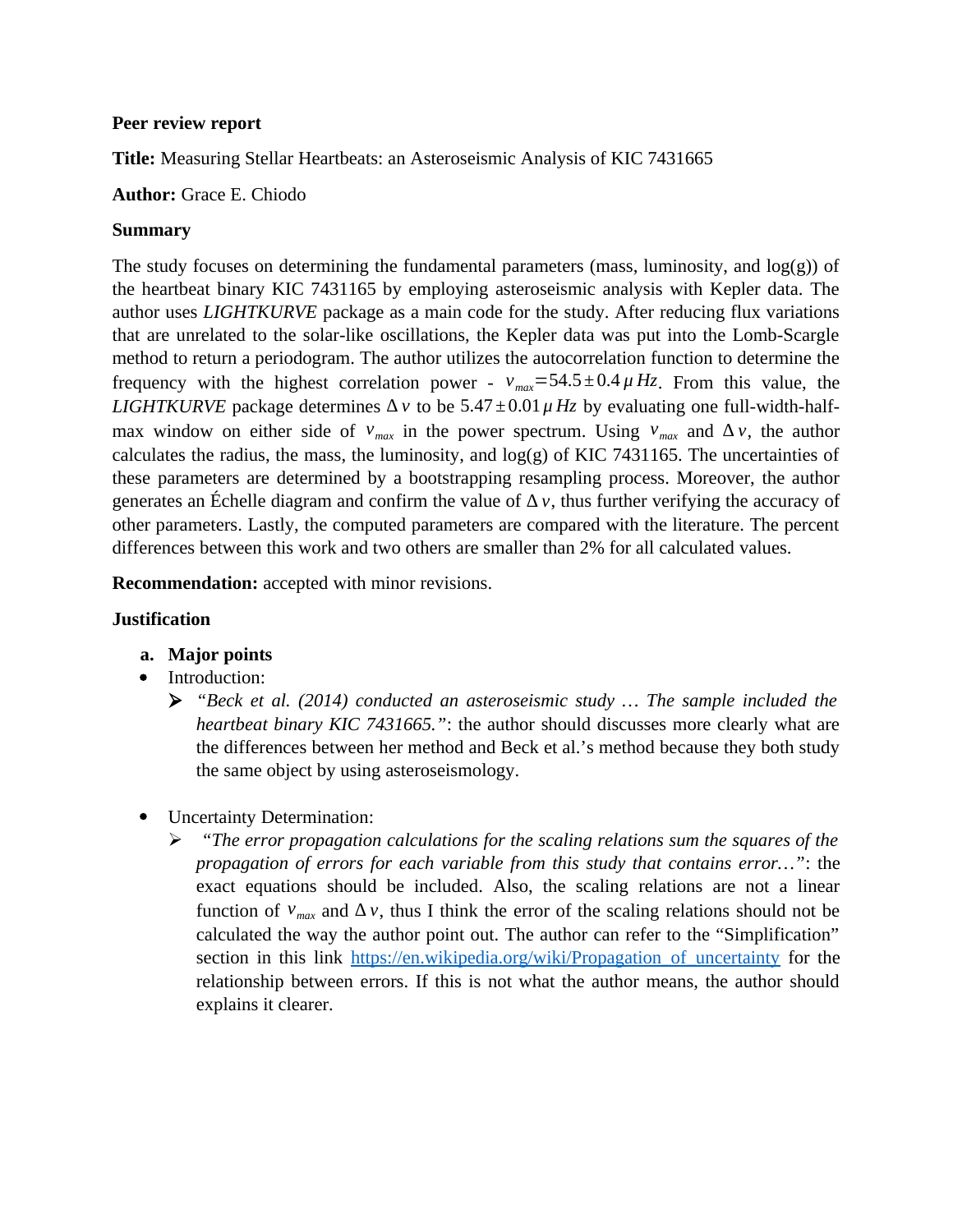# **b. Minor points**

- Abstract:
	- *"… we conducted a detailed asteroseismic analysis of KIC 7431665 …"*: the author should add the term "heartbeat binary" before "KIC 7431665" to emphasize the type of the object.
	- $\triangleright$  The author should state by words what all mathematical notations are (for example, Radius R, mass M, etc.)
	- *"We hope future studies will conduct a … oscillation mode."*: I think this should not be in the abstract. The abstract should focuses on the analysis and the result of the work, rather than suggestion/ expectation for further studies.
- Introduction
	- *"… from the discovery of red giant heartbeat stars."*: need citation for the discovery.
	- *"Convection in the envelope generates solar-like oscillations via the …"*: the author should briefly explains what a solar-like oscillation is or what is its mechanism.
	- *"In the case of red giants ... largest amplitudes in the core."*: need citation.
	- *"... derive from various scaling relations."*: the author should briefly explain what scaling relations mean.
	- *"The scaling relations for stellar mass … from the power spectrum."*: need citation.
- Observation
	- *"The effective temperature applied in this study is 4580K …"* : the author should explain why and how the effective temperature is applied to this study (i.e what do we need it for?).
- Stellar Parameters
	- *"We combine the individual light curve … all observation windows"*: the author should refer to her Figure 1 after this sentence.
	- *"We remove these eclipses by winsorization …"*: the term "winsorization" should be explained clearer. Also, I think the author should include two light curves before and after the winsorization reduction so we can see what the winsorization's effect on the light curve is.
	- *"The LIGHTKURVE packages…"*: need citation for the package.
	- *"... the Lomb-Scargle method…"*: need citation for the method.
	- *"We remove this noise by flattening the power spectrum with a triangular filter…"*: the author should show a flattened power spectrum in the paper.
	- *"… for KIC 7431665 with the following scaling relations: …"*: the equations should be listed right after the colon (instead of on the next page) – format problem.
- Uncertainty Determination
	- *"… and the generate a random sample from that data."*: the author should explain clearer what she means "generating a random sample from that data". For example,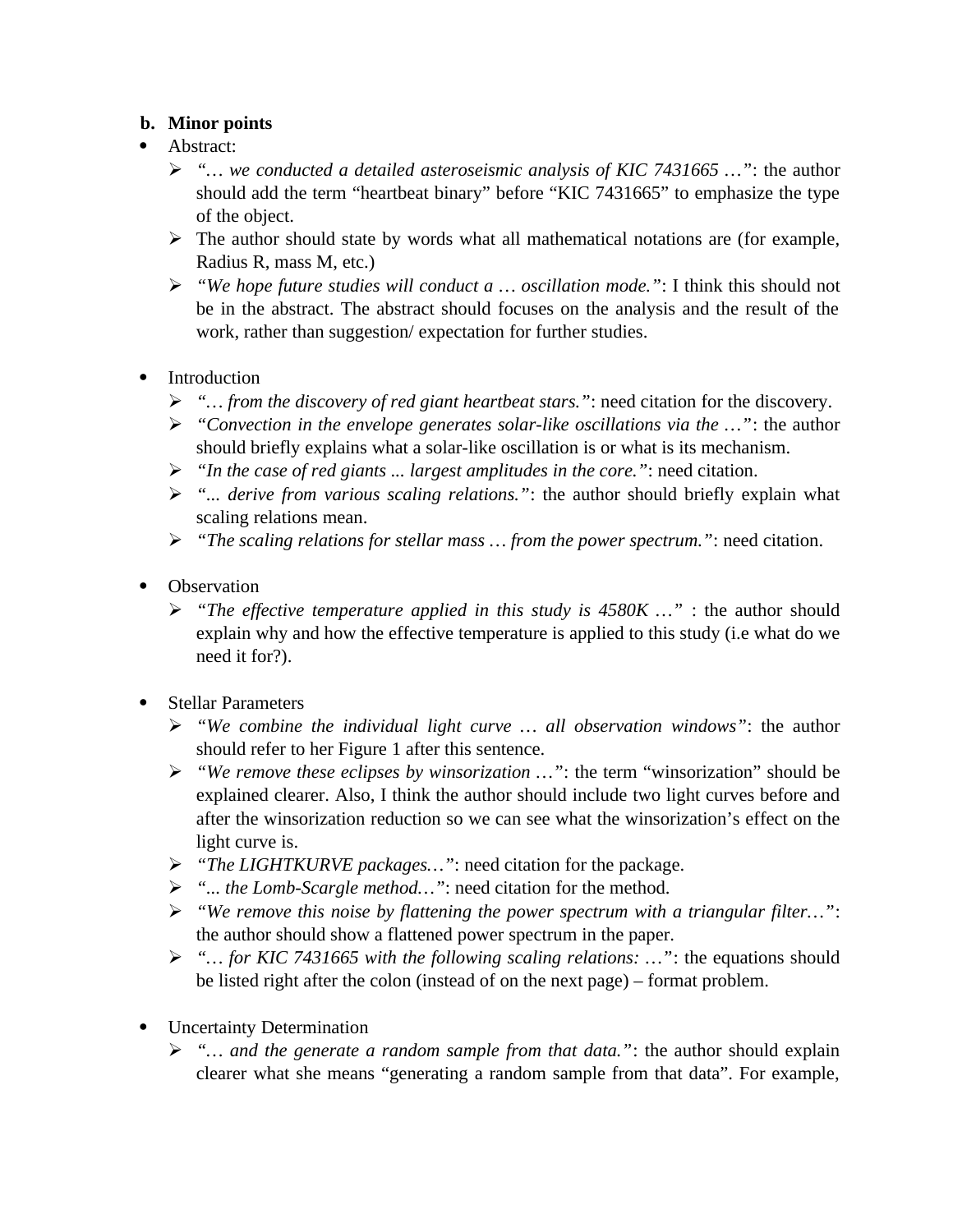what distribution that random sample follows, or what parameters of the sample are taken from the data.

- Échelle Diagram:
	- $\triangleright$  A brief explanation of the purpose of Échelle diagram should be given. Also, the author should explain what each axis in the Échelle diagram represents.
	- *"The diagram indicates oscillation modes of l = 1,2, and 0 corresponding …"*: what is the oscillation mode l? The author should explain it along with the explanation of oscillation modes p and g in the introduction.
- Discussion:
	- *"For the comparison to Beck et al (2014) … For the comparison to Manuel & Hambleton (2018) ...*": the author should briefly mention the methods of Beck et al (2014) and Manuel & Hambleton (2018) to understand why the results are slightly different.
	- *"An interesting binary analysis would …"*: I don't think "interesting" is a good word to use in this sentence.
- Conclusion:
	- *"The uncertainty ranges result from the standard error and error propagation."*: the author should also briefly remind the readers that bootstrapping resampling process is the method to calculate the standard error.

# **Evaluation**

The length of the paper is appropriate and the topic is appropriate for the journal. The title and the abstract convey the content of the study. The contribution to science is significant. The English in the paper is easy to follow, however, some citations are missing in the paper. The author should also pay attention to the citation format. It should be (author year) rather than (author (year)). The result is well stated, especially with Table 2. Regarding the Data Management plan, the author uses the data from Kepler, which is already publicly accessible.

All my comments are constructive reviews and sometimes they can come from personal preference or personal experience. Please understand if I misunderstand the author in some points. Also, please send my congratulation on the author's work and I enjoy reading the paper.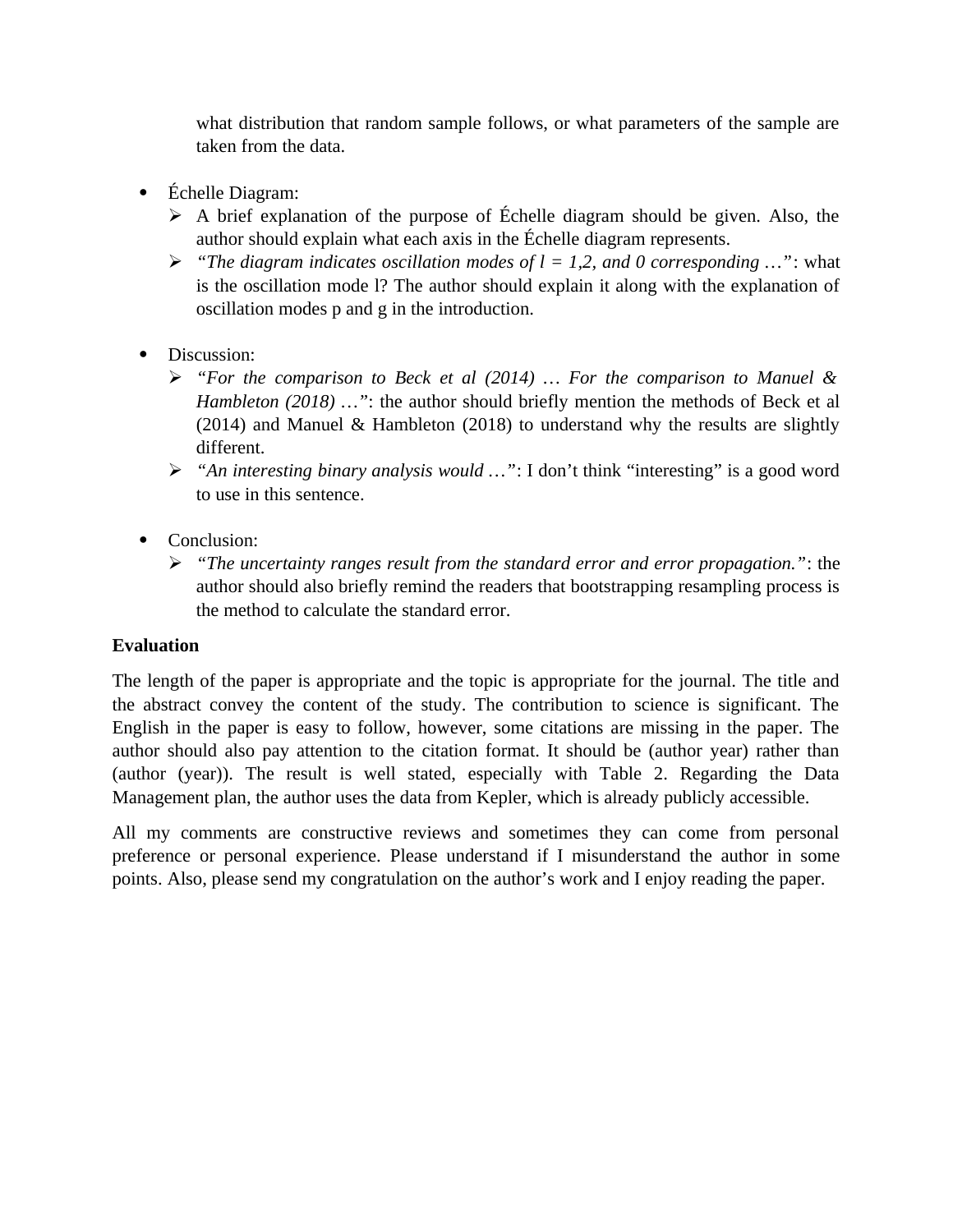### Author: Grace Chiodo

Title: Measuring Stellar Heartbeats: an Asteroseismic Analysis of KIC 7431665

### **Summary:**

This study conducts an asteroseismic analysis of the red giant heartbeat binary KIC 7431665. Photometric observations were obtained from the Kepler spacecraft. First, the binary system exhibits large brightness variations due to binary motion. These variations were removed to study just the pulsations. Using Lightkurve, a power spectrum was created, and the region of excess power was studied. Through autocorrelation methods, the values of  $\Delta v$  and  $v_{\text{max}}$  were determined, and system parameters were calculated using various scaling methods. Uncertainties for  $\Delta v$  and  $v_{\text{max}}$  were determined using bootstrapping and error propagation was conducted to obtain error ranges on the stellar parameters. Lastly, for the analysis, an Echelle Diagram was created to analyze the pulsation modes for KIC 7431665.

#### **Rating: Accept with Major Revision**

### **Minor Revisions:**

- Throughout the text, there are instances where in text citations are not placed in parenthesis when they should be
- There are many technical details in the introduction that are mentioned with no explanation. Why do p modes dominate solar like oscillations in the convective envelope while g modes have large amplitudes in the core for red giants? How does temperature determine the oscillation mechanism of a star? There are many statements in the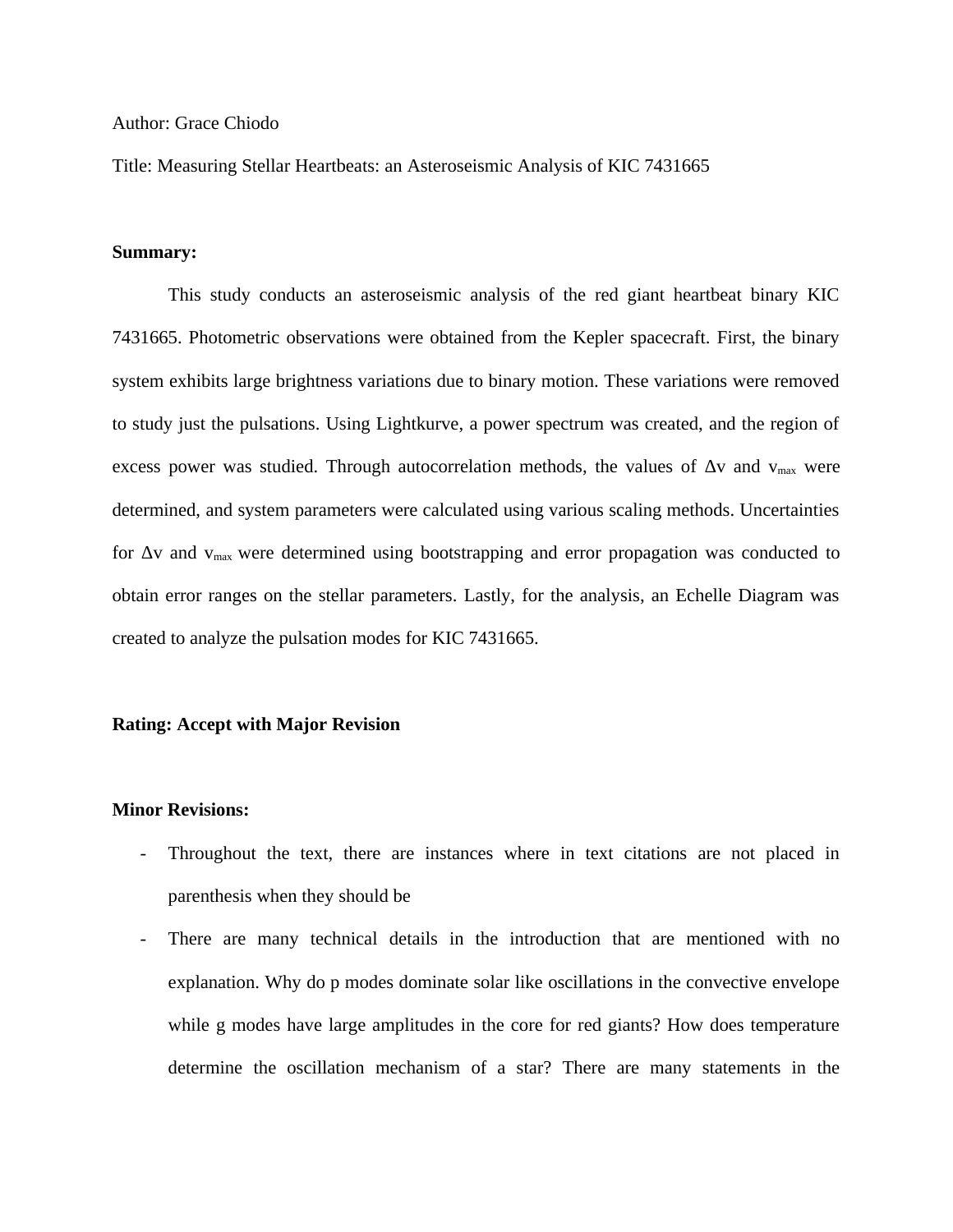introduction that should be explained further. This happens again in Section 3 with certain details or features that are mentioned but not explained. For example, what is winsorization and the region of excess power?

- Equation 1 is not placed in the correct location. There seems to be a break in section 3 where the equation would go but then the equation is displayed on the next page. Also, the solar symbol,  $\odot$ , should be placed in the subscript, not the superscript.
- The Echelle diagram needs to be better explained. It is hard to understand what is actually being plotted and what this plot demonstrates.
- In the Discussion, there is a comparison to the results of Manuel & Hambleton (2018). Did they also study KIC 7431665, are there values for  $\Delta v$  and  $v_{\text{max}}$  determined for KIC 7431665?

### **Major Revisions:**

- **-** There needs to be a larger, in-depth discussion of Heartbeat red giant stars. There is very little stated on these stars even though the project is an asteroseismic analysis of heartbeat binaries. There needs to be more stated about the theory of these objects and a better literature review on the physics of Heartbeat stars.
- There are many citations missing. There needs to be a citation for Kepler and KIC and also all the programs used, including Lighkurve, Lomb-Scargle, bootstrapping etc.
- There is not much to distinguish this paper from the previous studies conducted on KIC 7431665. There seems to have already been two in depth asteroseismic studies on the target that already used Kepler data. This study seems to have just repeated their analyses. The results seem to confirm this as all the determined values are very similar to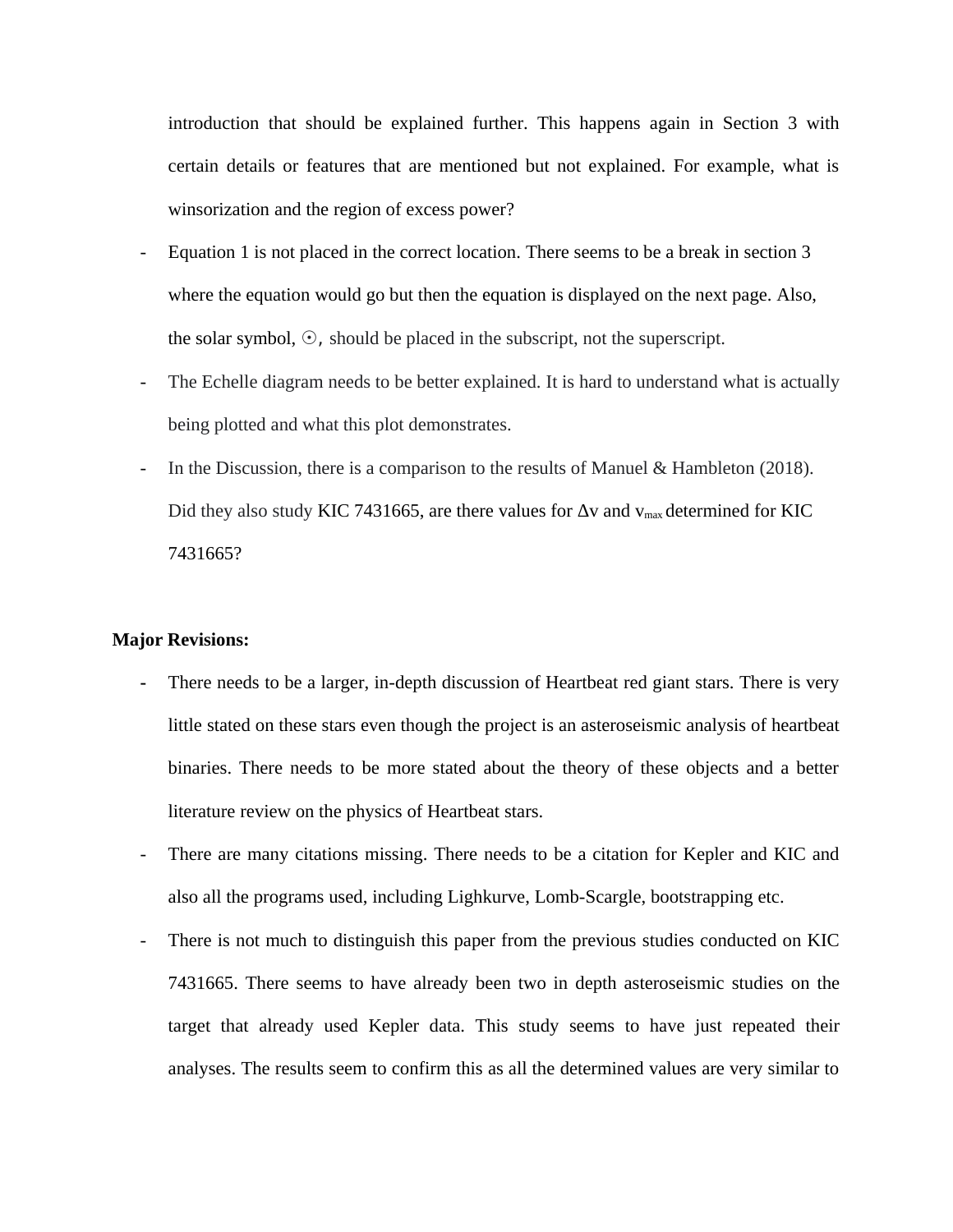the values in the literature. There needs to be something else added to separate this study from what has already been done. Perhaps a discussion/analysis of internal structure or the oscillation modes. I also wonder if there are any other sources of new observations (perhaps TESS). It seems like asteroseismology has already been conducted on this star with the Kepler observations, a study with new measurements would be interesting to reconfirm the literature parameters or analyze any changes. As of now, it is unclear why another asteroseismic study on the Kepler data is needed.

In the beginning of section 4, one of the results of this project is that it "demonstrates the necessity for single-star studies in refining the results of pipeline projects …". I feel that this result is not met by this study. As stated before, this study conducted asteroseismology using the same data as other studies, and therefore there were minimal changes in the parameters determined. Since the determined parameters are so close to the previous values, this claim does not hold.

### **Evaluation of Criteria:**

#### **Is the length appropriate?**

Additional analysis or discussion would be beneficial to add

#### **Are the title and abstract sufficiently informative?**

**-** Yes, the title is catchy and informative, and the goals and results are stated in the abstract

#### **Is the contribution to science significant?**

**-** While the analysis is in depth and scientifically minded, this paper does not seem to contribute new knowledge. It conducted a similar analysis on the same dataset as two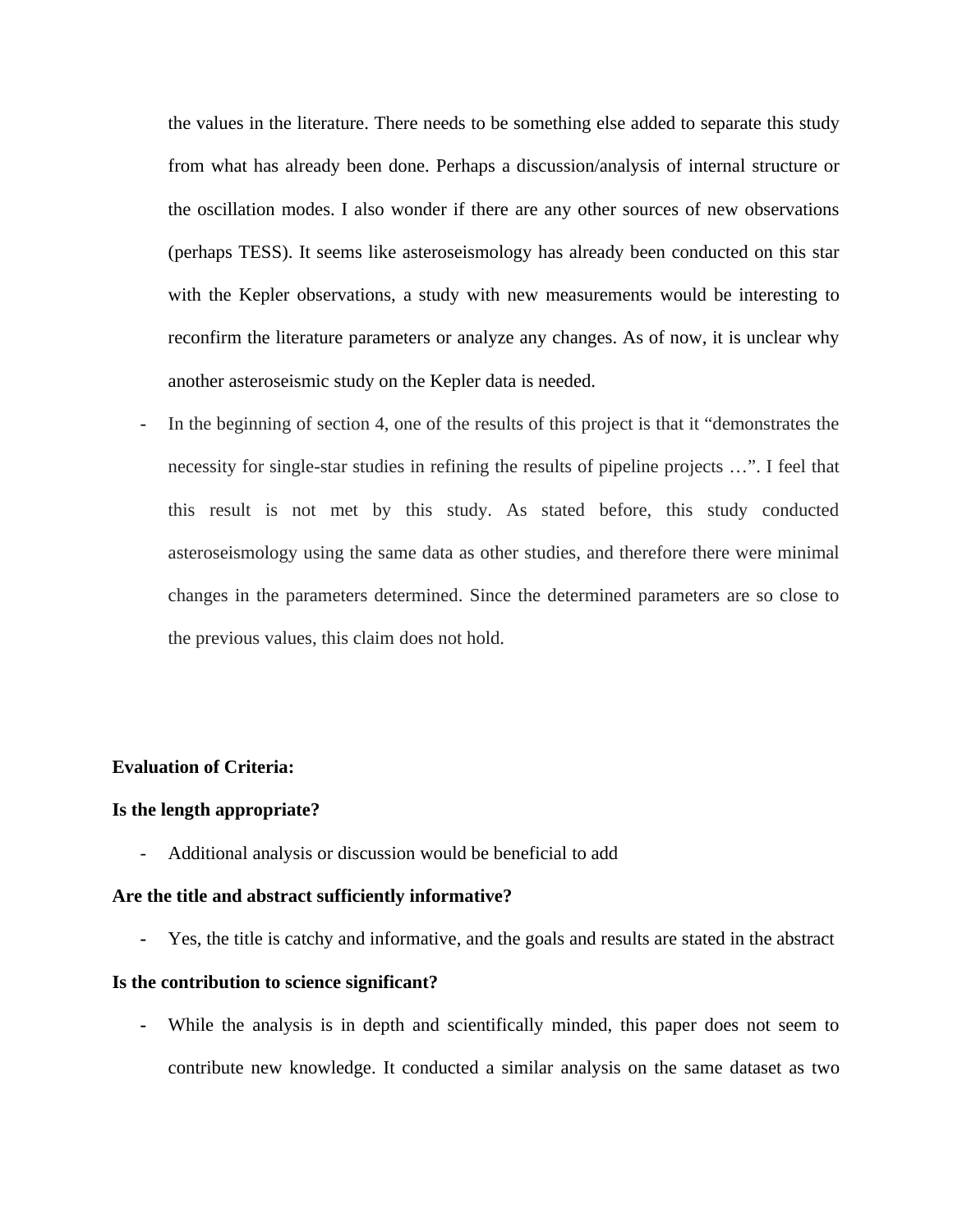previous studies. Something should be added to improve the scientific merit of this paper.

Potential suggestions are listed above

## **Is the level of English adequate?**

**-** Yes

## **Is the literature properly cited?**

**-** The background given in the introduction on asteroseismology is rooted in literature. As stated before, there needs to be citations given for the programs used in this study. There also needs to be a better literature review of the theory and physics of heartbeat binaries

## **Are the results clearly and accurately presented?**

- Yes, the numerical results are clearly listed in a table

## **Is the topic appropriate for this journal?**

- Yes

### **Data Management Plan**

**-** The results and numerical data produced in this study are accurately displayed within tables

### **Additional Comments:**

**-** This study was very interesting and in-depth. I would like to thank the author for all their hard work in producing this paper.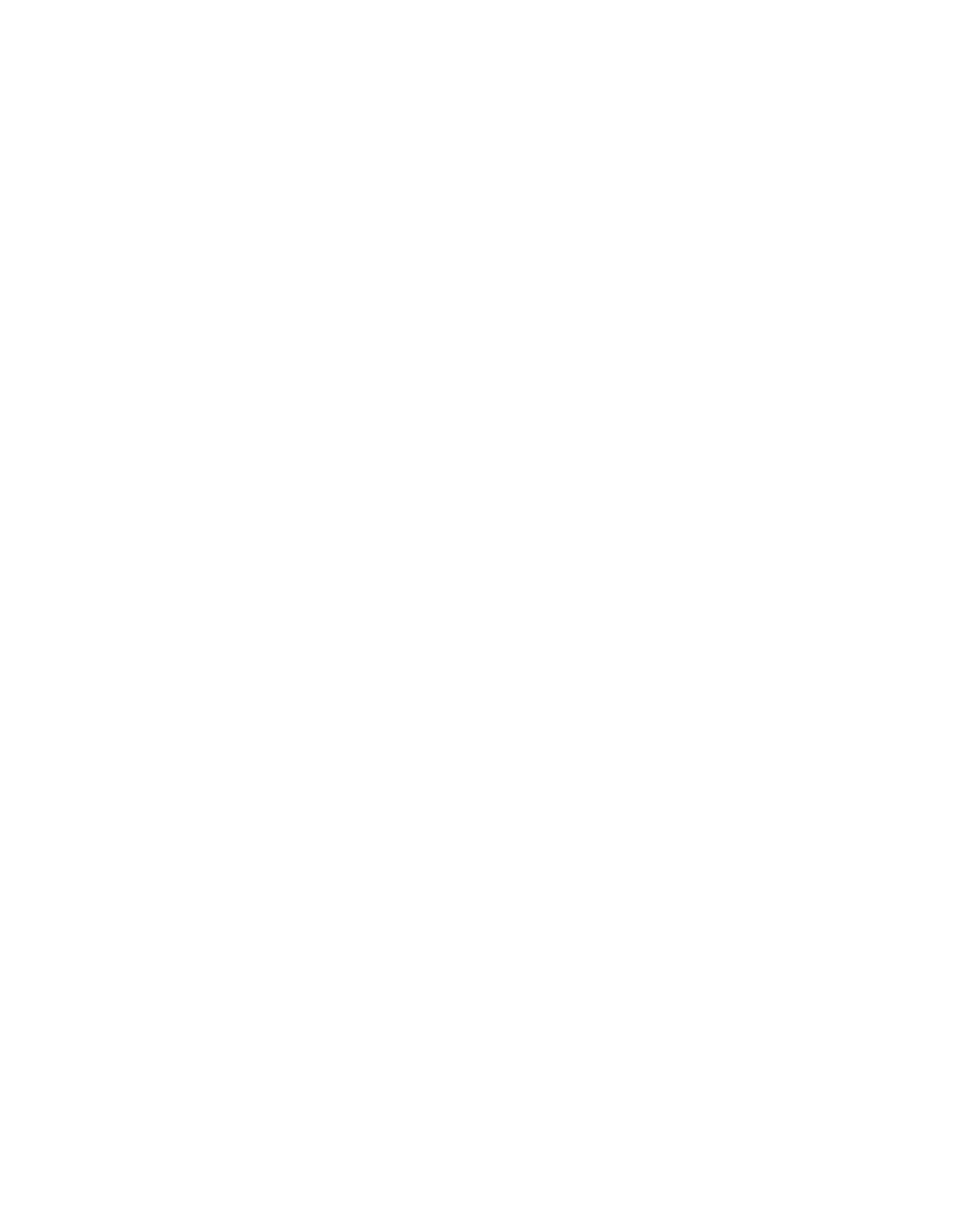### **Note to the Editor – Grace**

To the Editor-

I stand by my review of this paper, the editor is free to disclose my identity to the author, should it be requested. I did not find any truly significant issues with this paper. The research itself is easy to follow and the author makes a point at confirming why this research is important in larger significance. There were a few minor points where I would have appreciated clarification of certain terms or concepts, but otherwise, I found no fault with it. I would certainly recommend the publication of this paper due to its importance in the study of stellar astrophysics. The implications of this research have the potential of being very significant in future stellar modelling and analysis programs.

Best regards,

Danielle Mortensen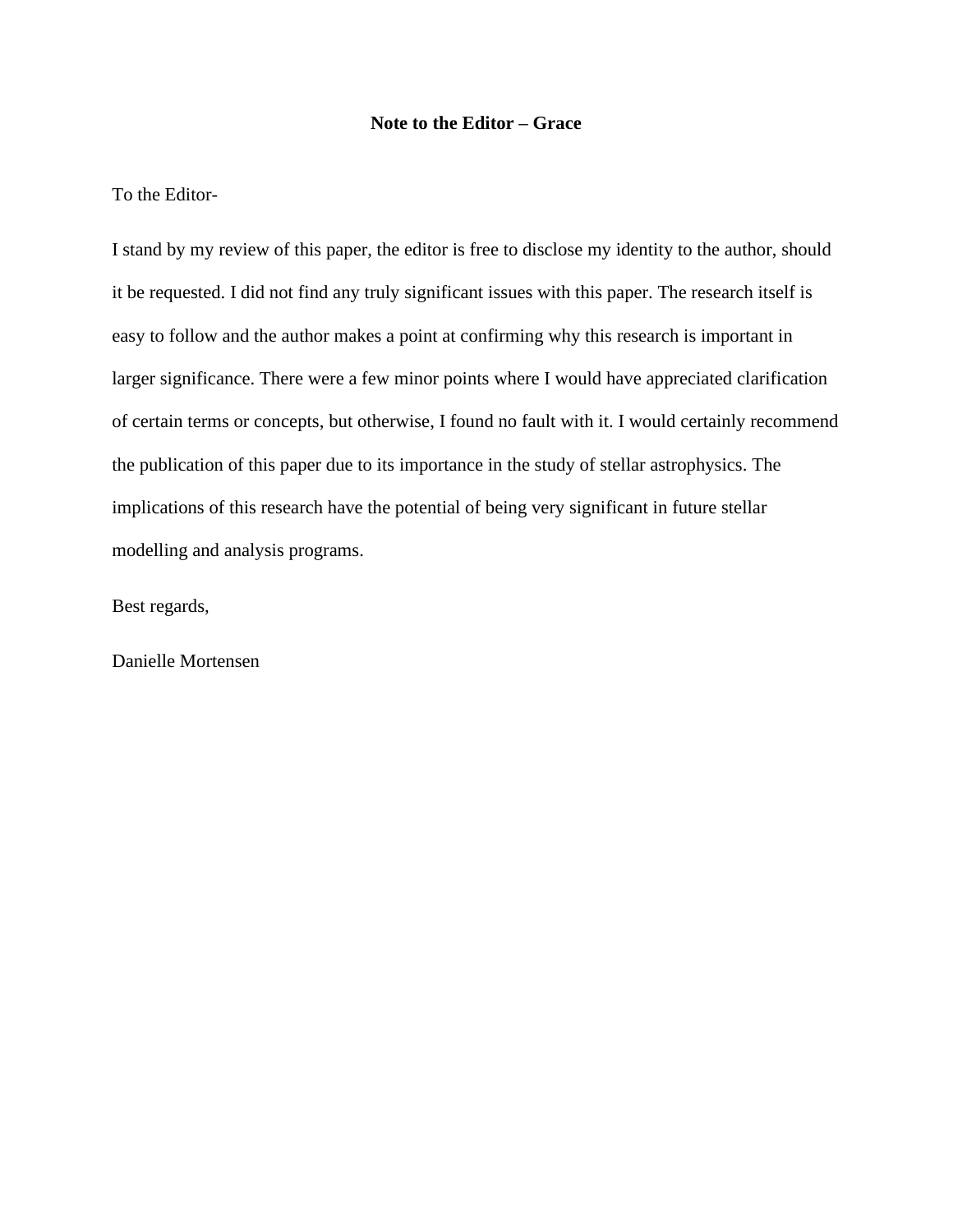## **Grace Review**

### *Summary:*

The author conducts a study of the stellar heartbeat binary KIC7431665. They use *Kepler* data to generate lightcurves and from here analyze the power spectrum. From the power spectrum, the author can determine the modes of oscillation, and from here the program *Lightkurve* is used to determine a value for v\_max, the peak frequency of the excess of oscillation power. The value of v\_max is then used to calculate delta v, and between the two values, estimations of the red giant mass, radius, luminosity, and surface gravity can be made. The values for these are  $R \sim 9.58$  solar radii, M ~ 1.43 solar masses, L ~ 36.2 stellar luminosities, and  $log(g)$  ~ 2.63 dex. Uncertainties on these values are calculated using bootstrapping, and an Echelle diagram confirms the stellar oscillation modes,  $l = 1, 2,$  and 0.

## *Recommendation:*

I would recommend that this paper be **accepted with minor modifications**.

## *Justification:*

- *Major Points:* None.
- *Minor Points:*
	- o Introduction: "…red giant dominates the observational properties of a heartbeat binary unless the companion star is of high density, such as a white dwarf."
		- It may be helpful to characterize or just mention the companion star in this binary system. I was left wondering what type of star the companion was and if/how it affected the system as a whole.
		- Do we not know much about it? Can we infer anything about it by studying the red giant?
	- o Observations:
		- A question of little concern, but is there a reason why the author did not consider more recent *TESS* data over *Kepler* data?
	- o Seismic Analysis: "…provides the normalized flux with corresponding BKJD days…"
		- "BKJD" is never defined here. Assuming it's a certain type of Julian Date?
	- o Seismic Analysis: "We remove these eclipses by winsorization of all normalized…."
		- "Winsorization" is also not a commonly used term and may be beneficial to define.
	- $\circ$  Seismic Analysis: "...shifts windows of 25  $\mu$ Hz along the data to evaluate the correlation of the data with itself."
		- **Example 1** Is there a reason the shift is by 25  $\mu$ Hz? Is this just a small enough frequency shift to find the correlation?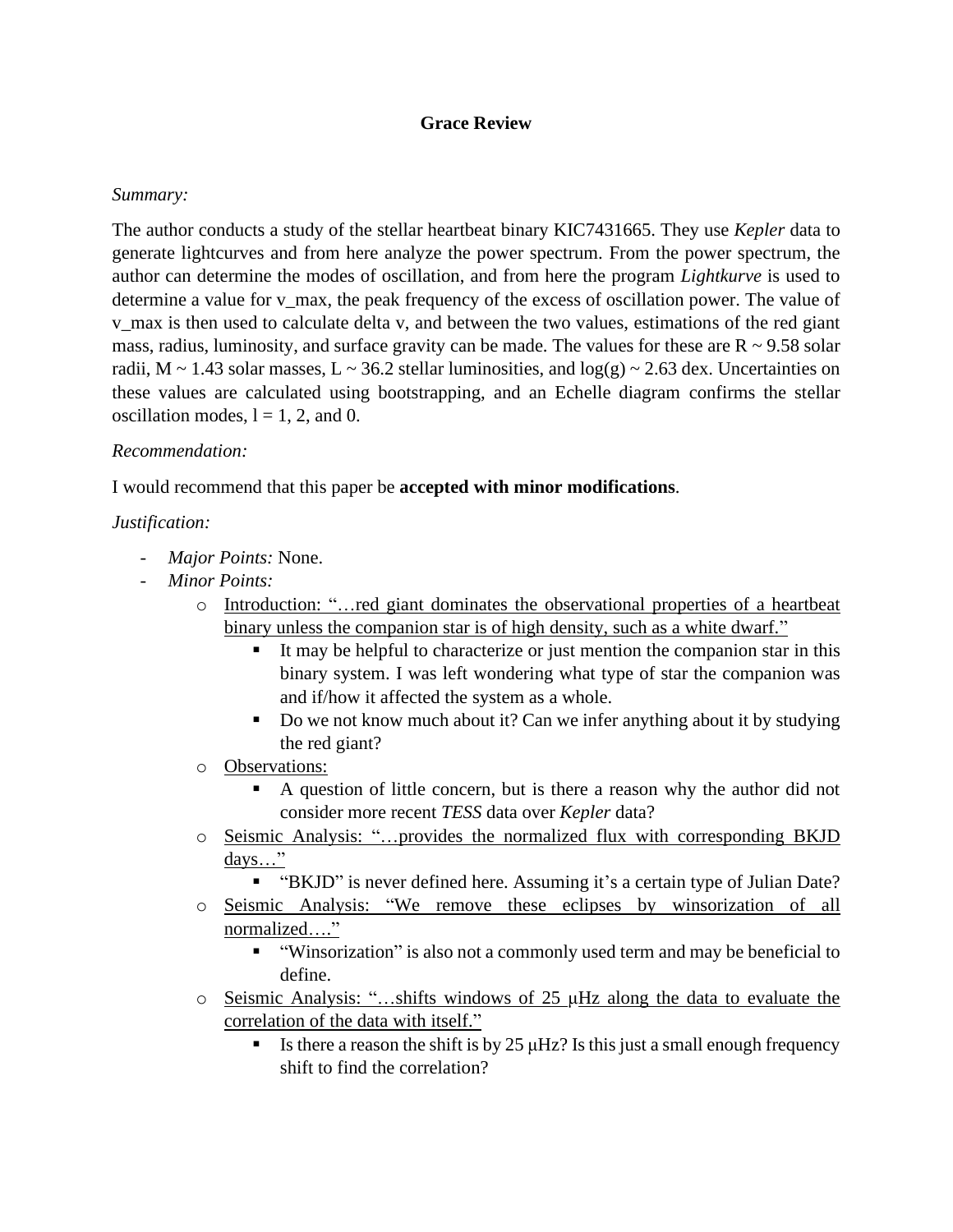- $\circ$  Seismic Analysis: "The diagram indicates oscillation modes of l=1, 2, and 0 corresponding to the ridges from left to right."
	- I wish the author would have described what "ridges" mean in reference to this diagram. Are they at the points when the SNR is highest?
	- In addition, what is the significance of these oscillation modes? What do the numbers 1, 2, and 0 mean?
- o Seismic Analysis: "…verifies that we can confidently perform calculations dependent on…"
	- Why is the author confident of performing actions on delta v from the observation of these ridges?

# *Evaluation:*

- *Is the paper length appropriate?*
	- o Yes. The paper seemed to explain everything in depth but also maintained concise wording.
- *Are the title and abstract sufficiently informative?*
	- o Yes. The title was very informative of what the study is about, and the abstract accurately explains the premise of the problem and the findings of the research.
- *Is the contribution to science significant?*
	- o Yes. I was hesitant to say that the findings were quite significant in nature, however the author explains in their Discussion section that this will help to refine results of pipeline projects which frequently generalize astrophysics to include most of the stars analyzed in their programs. After understanding this significance, the research seems much more suggestive than previously thought!
- *Is the level of English adequate?*
	- o Yes. Quite easy to read and understand.
- *Is the work properly grounded in literature?*
	- o Yes. Particularly the work done in the introduction while explaining stellar heartbeat stars and then further throughout the paper the literature on KIC7431665 are more than adequate.
- *Are the results clearly and accurately presented?*
	- o Yes. The results are clearly laid out in the abstract, the analysis, and the conclusion sections.
- *Is the topic appropriate for the Journal?*
	- o Yes. The author's research is a clear fit for this Journal being on the topic of stellar analysis.
- *Is the data management plan good?*
	- o The author does not really address a data management plan, however they do explain where all of the data came from (Kepler Input Catalog) and what primary software was used to do the analysis (Lightkurve). From this, it would seem that the research is perfectly repeatable in nature.

## *Final Comments:*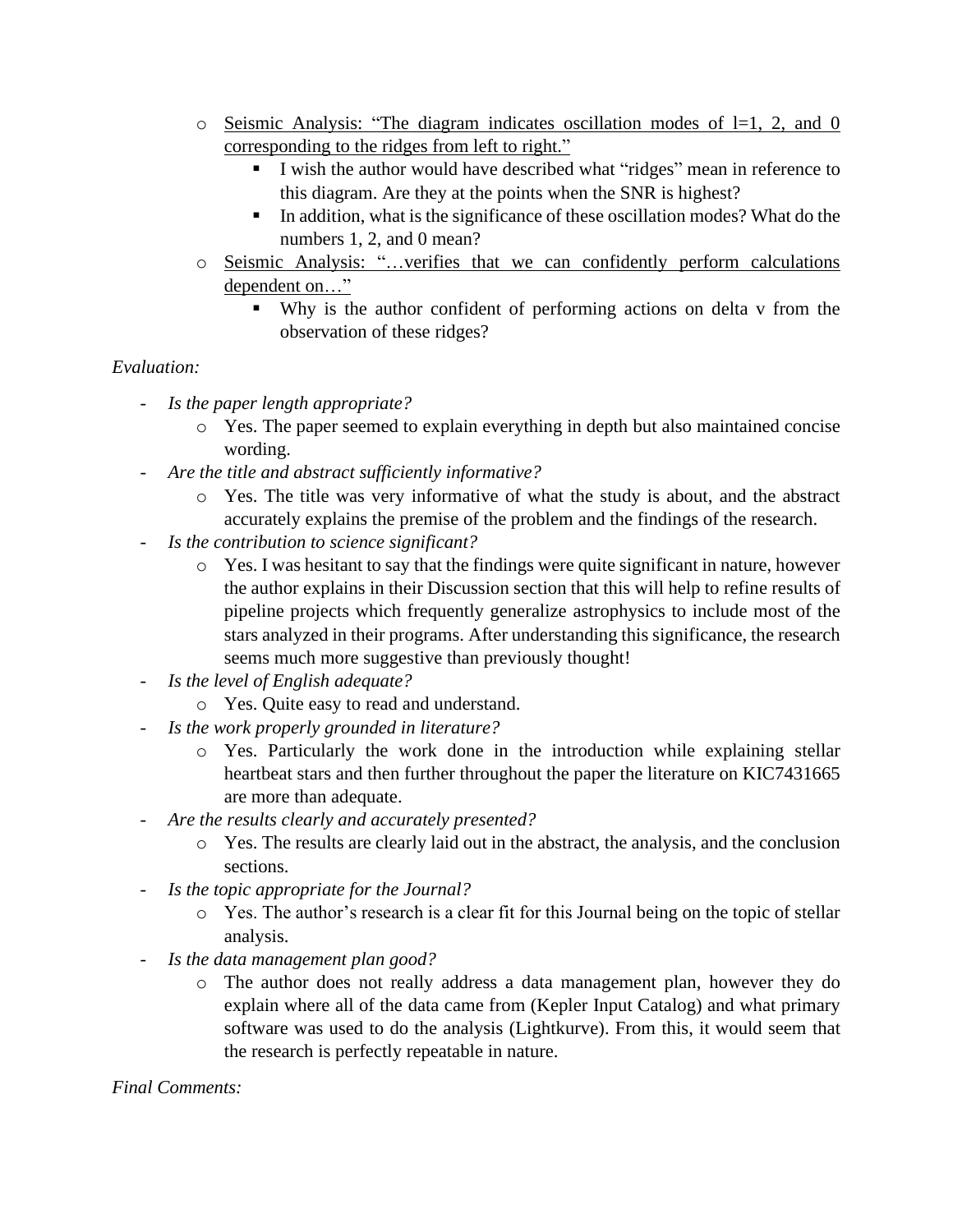This is a fantastic paper on a very special target! I was excited to hear about all of the future applications of this research. The author makes the process sound simple and intelligible, and argues a good point for using asteroseismology on future projects. I hope these comments are accepted as constructive criticisms and the author finds them helpful. My best wishes in their success!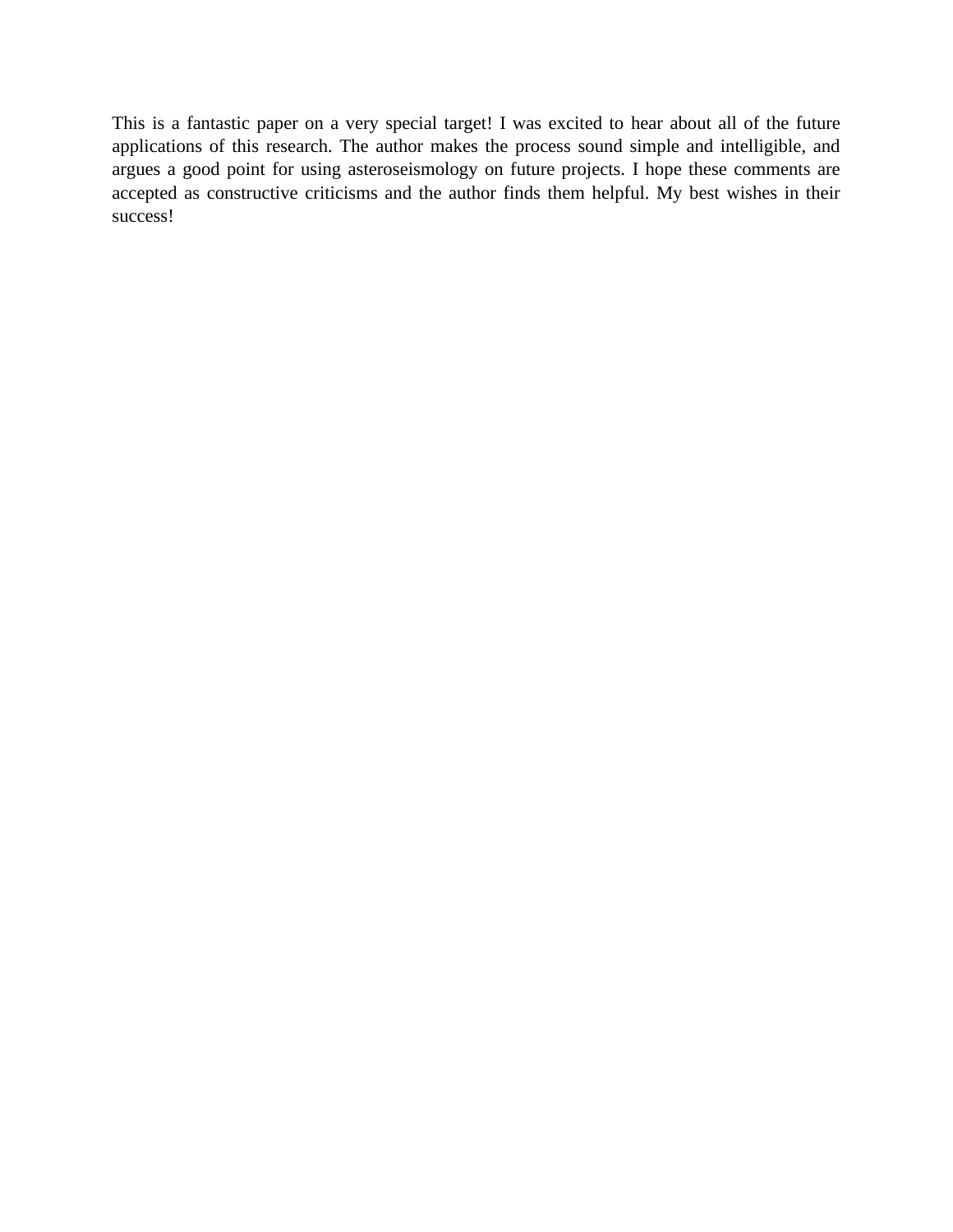#### Summary:

This paper details an asteroseismic analysis of the heartbeat binary KIC7431665. Observations from the *Kepler* spacecraft covering Q0-Q17 from 2009 to 2013 were used to create a light curve spanning all observations. The eclipses present in the light curve were removed and the resulting curve was converted to a power spectrum. The LIGHTKURVE package was used to construct a periodogram from the light curve data. The power spectrum was renormalized, and the region of excess power focused on. Background noise was removed using a triangular boxcar filter application. The flattened power spectrum was run through an autocorrelation function to measure the correlation of the data with itself. The frequency with the highest correlation power is the maximum frequency  $v_{\text{max}}$  and is used as the center point to calculate  $\Delta v$ . These parameters were used to calculate the mass, radius, log(g), and luminosity of KIC7431665. Error bars were provided by bootstrapping analysis. An Échelle diagram was generated to determine oscillation modes of l=1,2, and 0. Percent differences for the values of  $v_{max}$  and Δv were compared to values from literature. The author describes how future studies could yield more accurate and detailed information about the target.

Recommendation:

Accept with minor revision

Points of Consideration:

Major:

None

#### Minor:

Tables could use descriptions

A brief description of the LIGHTKURVE package might aid in understanding. Is it standalone software or part of some other program

Plot size can be increased for better clarity and detail

Unclear how the Échelle diagram indicates modes of I=1,2, and 0

Paper would benefit from an additional proofread

#### Evaluation:

Length:

Length is appropriate

Title and Abstract Sufficiency:

Both title and abstract sufficiently describe the research conducted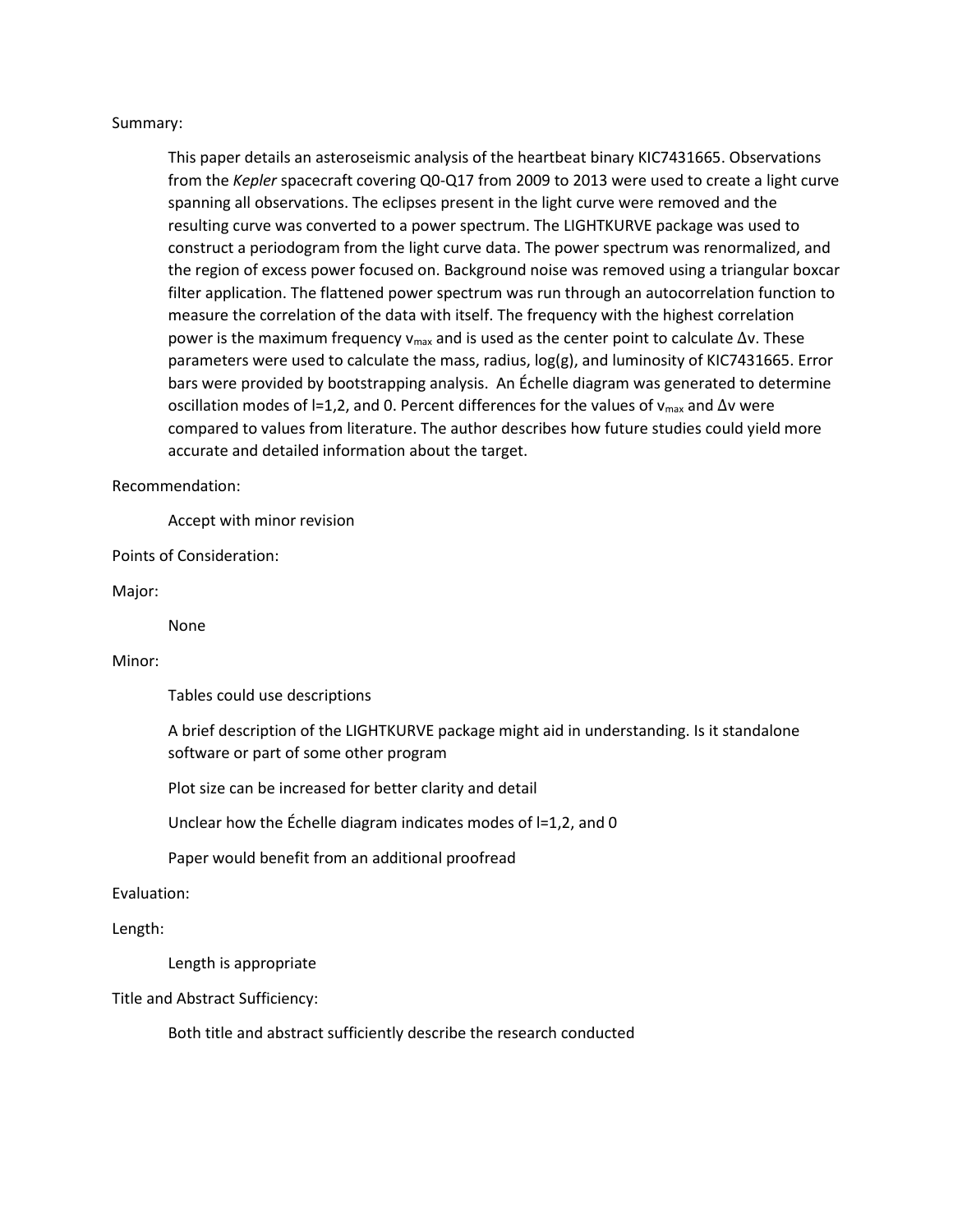Contribution to Science:

The paper not only provides an additional analysis on a *Kepler* object, it also provides a detailed case on the validity of this method of analysis

Level of English:

Paper is easy to read, and language used is understandable

Literary Citations:

All credit is given where due. Introduction and values used are all properly cited

Clarity and Accuracy of Presentation:

Results and process are clearly worked out step by step with all determined properties clearly listed and labeled

Topic Appropriate for Journal:

The topic of this paper is appropriate for this Journal

Data Management Plan:

All data is publicly accessible as well as software used. Process is repeatable

Additional Comments:

This paper is very well constructed. The presentation of necessary background information as well as the process by which the analysis was carried out is clearly described. In the hope that the author accepts these comments, I accept the author's work and compliment them on their hard work and results. My strongest compliments to the author.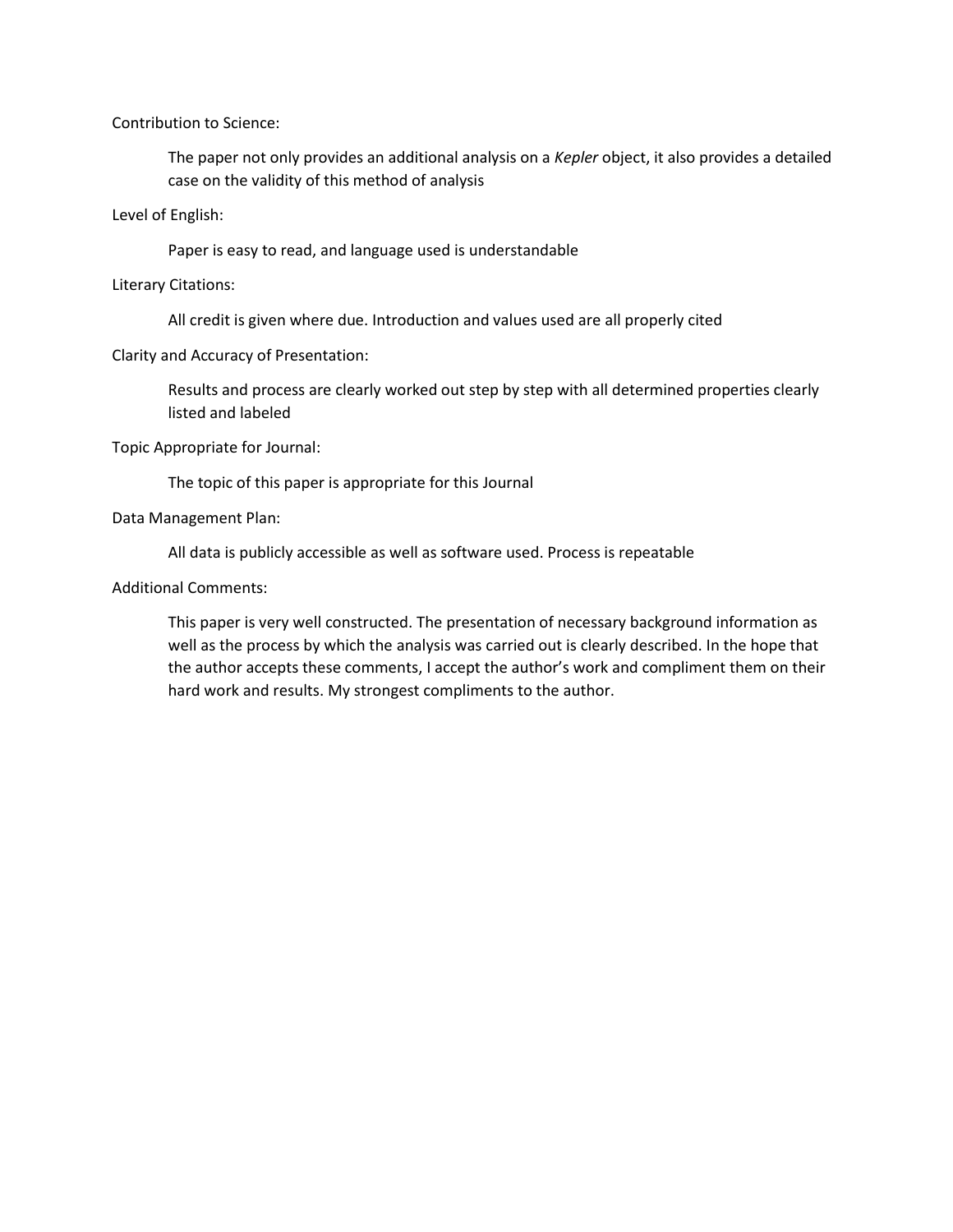## Summary

The author first describes what heartbeat stars are and how they provide astronomers with an opportunity to perform asteroseismic analyses. She then goes into detail about the science behind stellar oscillations and how we are able to obtain more extensive measurements of binary characteristics. Then the author describes the modes of oscillation and says how they are important in learning about the internal processes of stars. After, she mentions a preliminary study of heartbeat stars that include the star system in question. In the analysis, she first obtained light curves and eliminated flux variations unrelated to the oscillations. She then converted the light curve to a power spectrum to look at the signatures of solar-like oscillation modes and obtained the frequency of excess oscillation power through autocorrelation. She uses specific scaling relations to then reveal the radius, mass, and luminosity of the star and performs an error analysis. Finally, she creates an Echelle diagram (I am not really sure what this is based on the explanations in the paper). In the Discussion, she explains that the calculation of these parameters are a good first step in future research projects about this heartbeat system.

# Recommendation

Accept with minor revision.

## Justification of Recommendation

Major points:

- 1. The only major point I have is that there are many things that very much need additional explanation. Even though this is meant for experts in the field, there are numerous points which I did not at all understand and need clarification, which I will list here.
	- a. The author mentions multiple times an "asteroseismic analysis." What does this entail? Is it a general method of analysis with specific steps to follow or does it differ for each scientist?
	- b. What are scaling relations?
	- c. In Seismic Analysis, what are BKJD days?
	- d. The author states that "the triangular method applies a boxcar filter to another boxcar." What is the triangular method? What is a boxcar filter and what does she mean she is applying it to another boxcar?
	- e. I do not really understand the entire explanation of autocorrelation. What it is and the point of it I think should be explained more clearly.
	- f. What is  $\Delta v$ ? I do not think it was defined or explained until the very end of the paper.
	- g. Regarding the Echelle diagram, I am not sure if this is because I am not an expert in this field, but I am not completely clear on what it is based on the explanation the author provides. More specifically, what is the point of it and what is it supposed to be showing that is relevant to the project?

Minor points:

1. In the abstract, the author lists the results of the study; however, I am not sure about what some of the variables / units mean.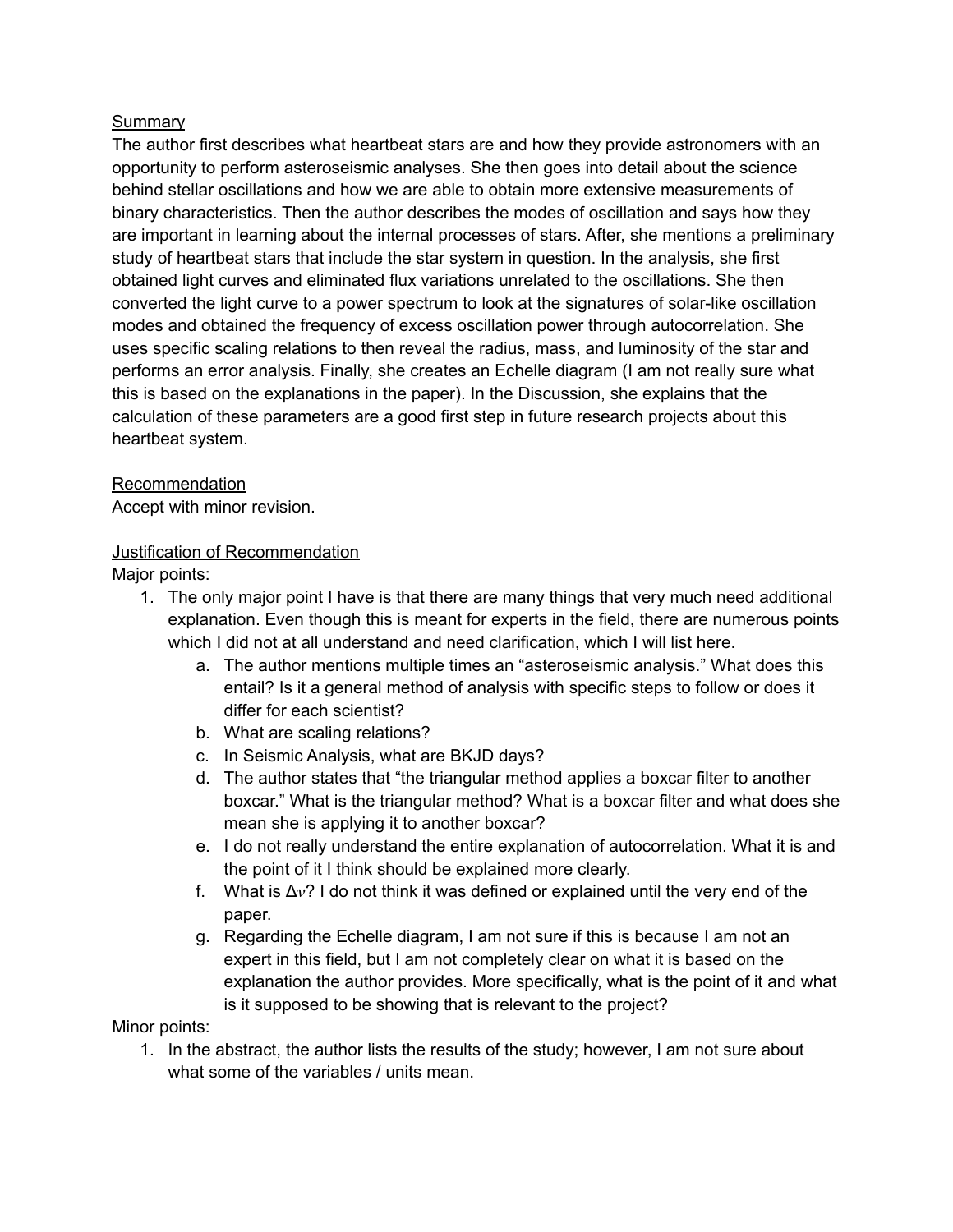- 2. There are some instances of incorrect grammar and odd wording, so the author should proofread again.
- 3. In Table 1 and Table 2, the only thing in the caption is the references. I would like to see more information about what the tables themselves are showing rather than just the references.
- 4. In the introduction, there is very little background information about the star system itself that is being studied, aside from a few parameters pulled from another paper. It would be beneficial to the reader if the author described the system a little bit more so I have more context about what is being done.
- 5. I think there should be more information about the data reduction and processing done on this data, if it is available somewhere.
- 6. The software used should be specified. I know that it is Python, but it is still important to state in case someone does not.
- 7. All the equations could be formatted a little bit better and actually labeled as equations.
- 8. Two big studies are mentioned that the author compares her results to. However, I do not know what these studies did. In order to trust that the results can actually be compared, there should be more information about the studies so I know more about the data used, methods, etc.

# Evaluation

- 1. Paper length
	- a. The paper is an appropriate length, besides a few things mentioned in the major points that need some additional explanation.
- 2. Title & abstract
	- a. The title and abstract are both very representative of the paper. The abstract explains very well what the paper aims to do and the results.
- 3. Contribution to science
	- a. This project definitely provides a major contribution to science, and will be even more complete once the future studies mentioned in the paper are carried out.
- 4. Level of English
	- a. The level of English is adequate for the most part. I do understand what the author wants to say, but some places could be a little bit clearer.
- 5. Literature
	- a. There is extensive literature used and cited throughout this entire work.
- 6. Presentation of results
	- a. The results are clearly presented in the tables with errors, and they are a direct representation of the methodology described.
- 7. Topic appropriateness
	- a. The topic is appropriate for the journal.

## Data Management